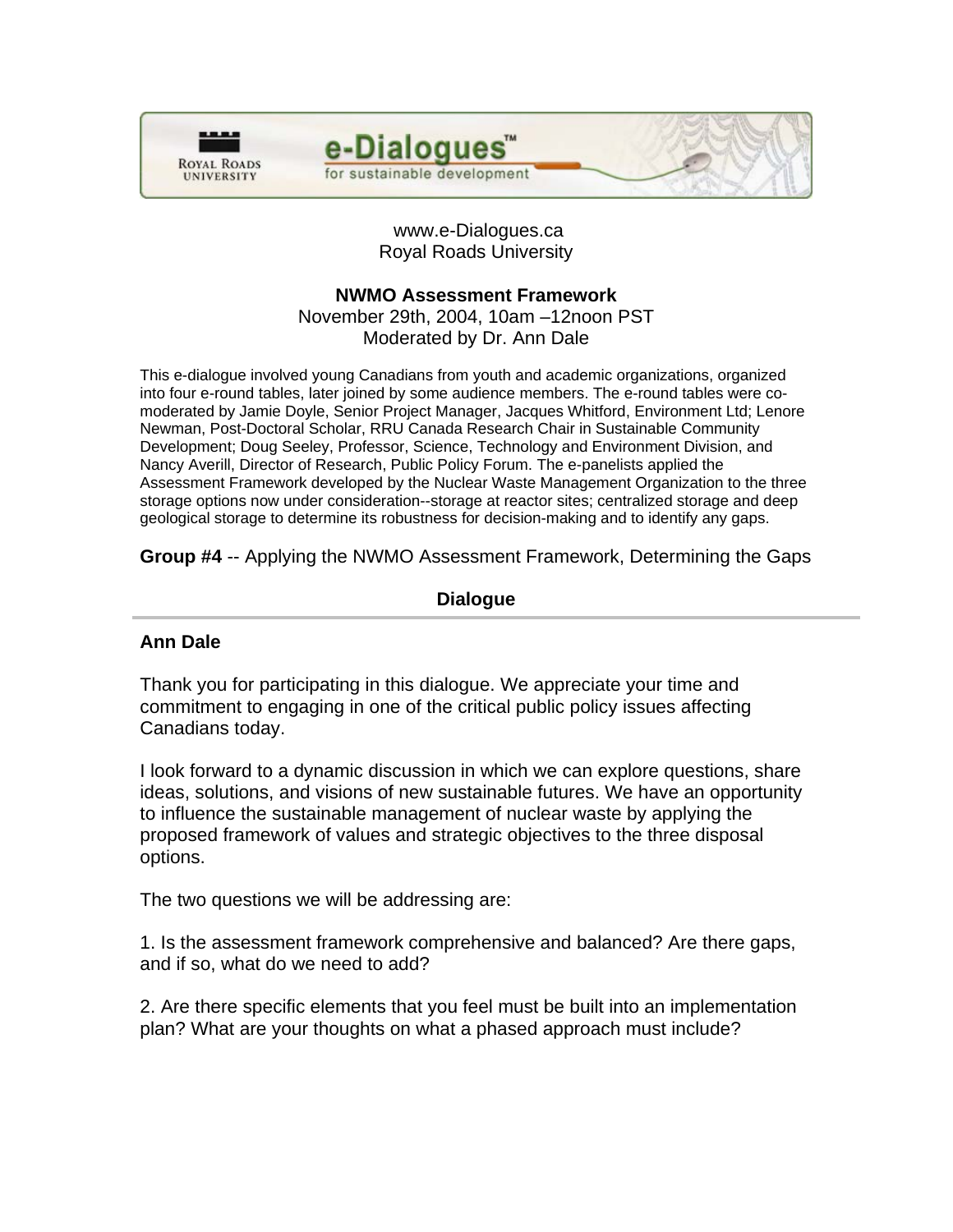# **Lenore Newman**

Hi everyone, this is Dr. Lenore Newman, moderator for group four. Let's start with some brief introductions...

I am a postdoctoral scholar for Dr. Ann Dale, and I study community sustainable development. I am also interested in biodiversity, ecology, and social change. Now can everyone give a short introduction?

# **Cate McKewan**

Hello everyone, Cate McEwen here. I am a recent graduate from the MEM program at RRU. I freelance in environmental education with a focus on holistic science and learning with heart, mind and soul within a place-based context.

#### **Lenore Newman**

Well, as people trickle in, let's get started. We are going to start with the question "Is the assessment framework comprehensive and balanced? Are there gaps, and if so, what do we need to add?" So what do people think?

 Cate, how does your interest in holism influence your views? I also study from a holistic point of view and so would be curious about what you think

# **Cate McKewan**

I find the framework assessment comprehensive, yet without weighting any of the objectives (and I don't know if this would be desirable anyway) it is difficult to speak about balance. I would personally place the objective of Adaptability as a high priority. The world is changing at an incredible rate as is rate at which we are coming to understand more of our world (i.e. new information is a constant).

As well, we are speaking of a length of time for waste storage that is conceivably beyond the life of a nation state.

#### **Ann Dale**

Lenore, do any of the citizen values reflect holistic thinking or a systems perspective, or is that relevant?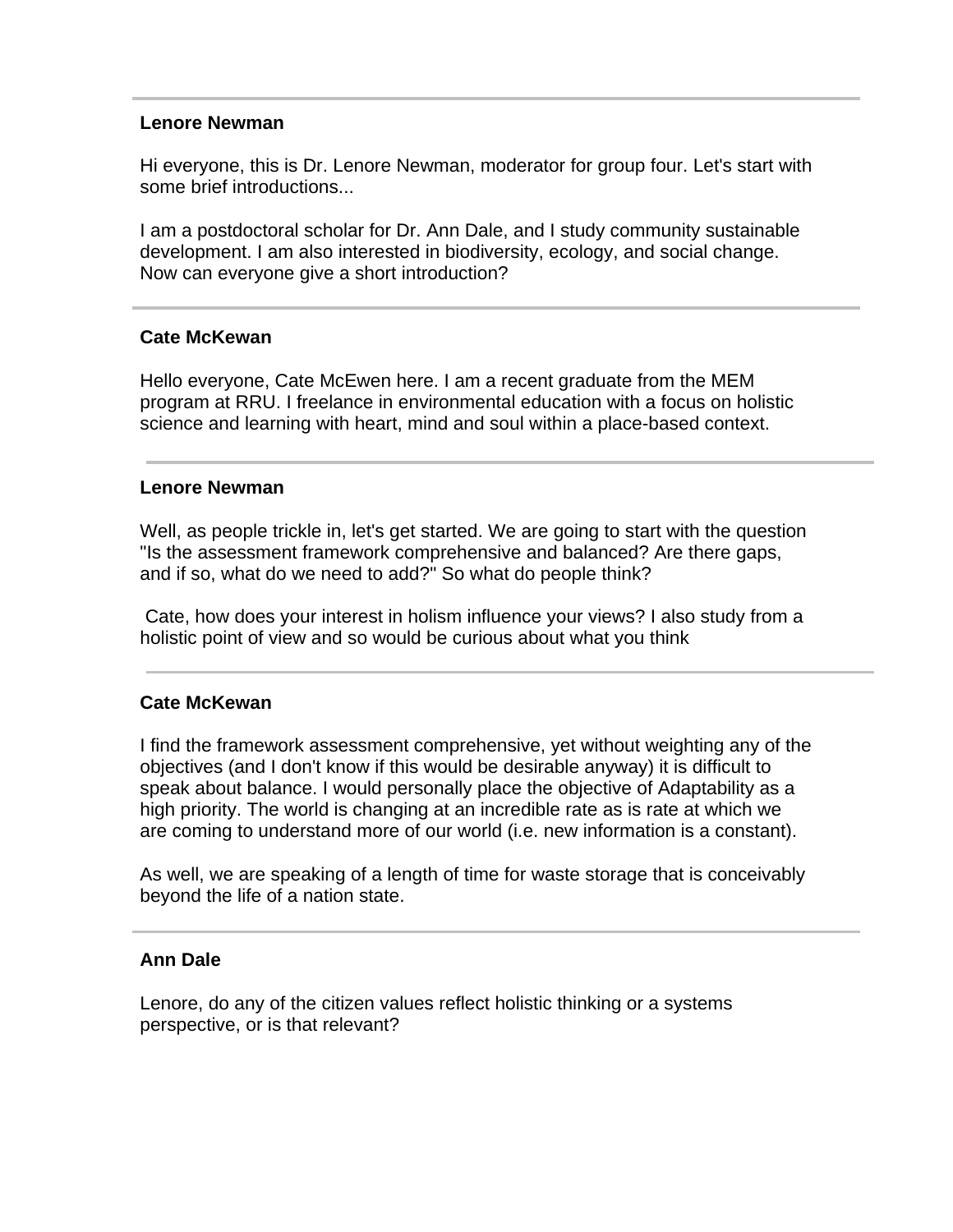# **Lenore Newman**

In my opinion the framework pays some attention to systems perspectives, but there are still some disconnects that need to be bridged. For example as we found in the frst dialogue, separating waste creation and waste disposal might be problematic.

# **Ted Naylor**

Hello...I have been having some computer & login problems so am late getting here. Ted Naylor here...I'm a PhD student at the University of Alberta. This topic is new to me but I'll do my best.

# **Lenore Newman**

Ted, good to have you here. So what do you think of the first question "Is the assessment framework comprehensive and balanced? Are there gaps, and if so, what do we need to add?" Cate, which option do you prefer?

# **Cate McKewan**

Do any of the citizen values reflect holistic thinking or a systems perspective, or is that relevant?

I think is is relevant and I think the list of objectives for the framework assessment suggests a systems approach. How the interaction and interdependence of these objectives plays out in decision making may be a further test of whether there is a rigorous systems approach. We are dealing with storage time that goes beyond the lifetime of a civilization - that is very daunting.

# **Lenore Newman**

Definitely, Cate. The timeline is unlike any other question we have had to face, which makes this an interesting but difficult issue

# **Ted Naylor**

Again, this is my first intro to this topic but looking at the assessment framework it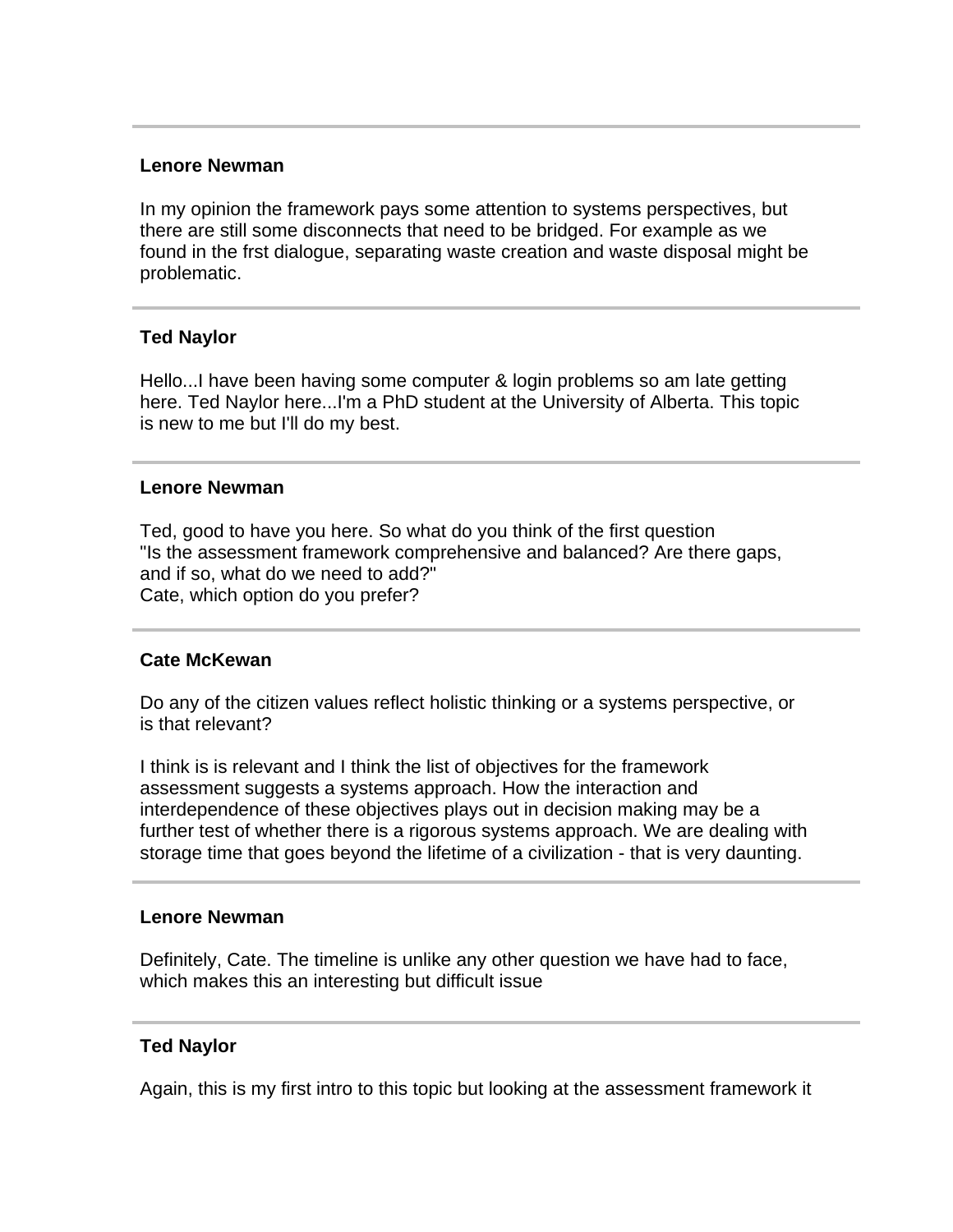looks comprehensive to me and is refreshingly accessible and open to public engagement.

# **K.J. Sammons**

Hi there, I've just joined. My name is Kathie Sammons and my background is in zoology and communications and I have 25 years experience in public science communications and public learning programming.

# **Lenore Newman**

Hi there Kathie, great to have you here. Feel free to jump into the discussion

# **K.J. Sammons**

To jump into the conversation, I thought one thing missing from the Assessment framework is the lack of global thinking and international cooperation as a value. Nuclear waste effects the whole planet.

# **Lenore Newman**

That is true. How do people think that international issues should be incorporated?

# **Ted Naylor**

I was going to raise that as well. It seems odd to talk about nuclear waste as confined to borders. Are there considerations of what other countries have done or are doing with respect to their waste?

# **Cate McKewan**

I agree with the international context - its an issue of coordination as well as sharing new findings and technology ideas.

# **Lenore Newman**

Perhaps Canada could play an educational role in the treatment of nuclear waste?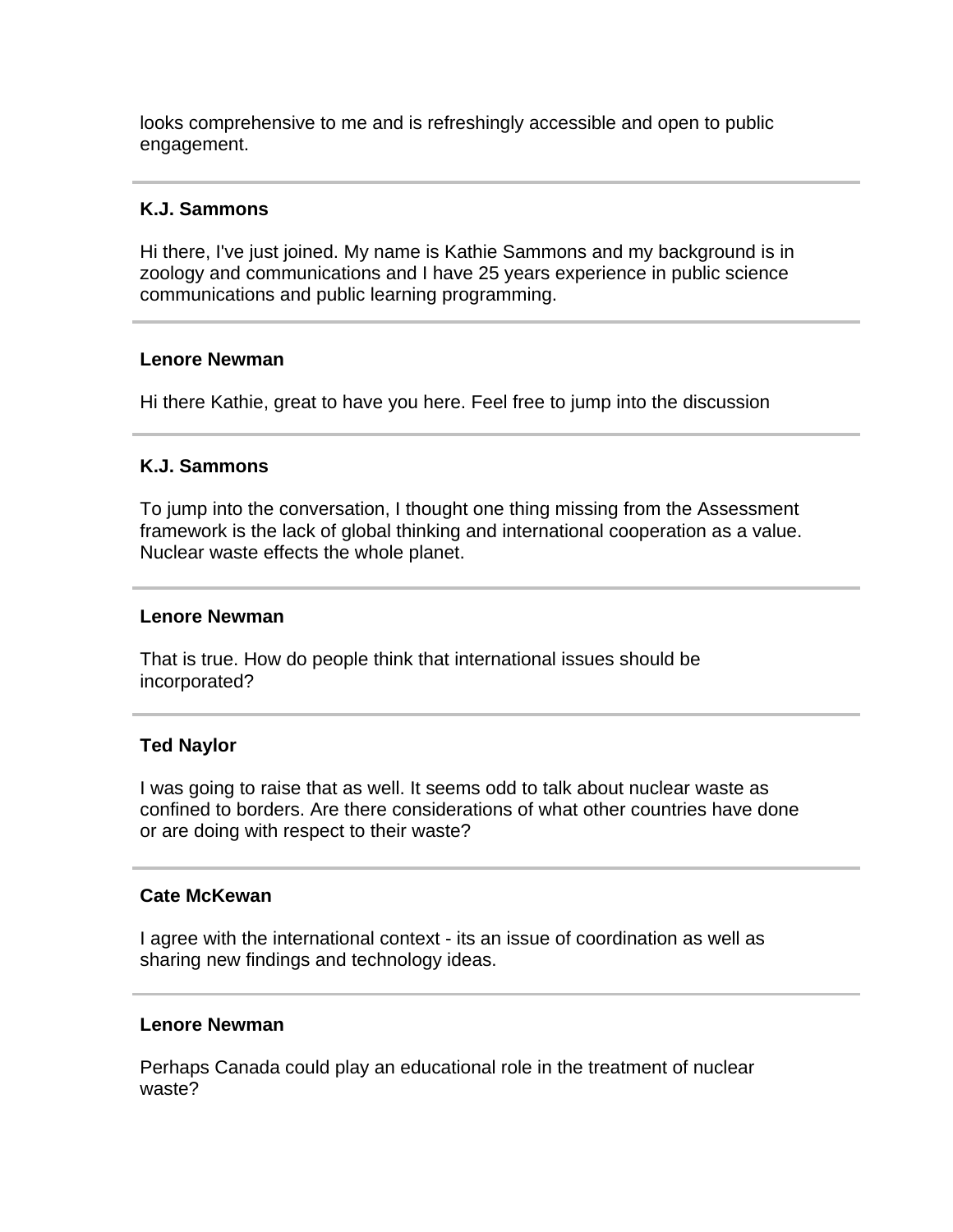# **K.J. Sammons**

The other issue is a political one. How will Canada deal with political interference by other countries (possibly negative influence) in the future? Political aspects are unpredictable but this is an issue that can not be "unpredictable".

# **Lenore Newman**

"How will Canada deal with political interference by other countries (possibly negative influence) in the future?"

An interesting point. What type of influences do you mean?

# **Ted Naylor**

I think not just an educational role but a leadership role. If this is done right, there may be significant opportunities to export that kind of expertise globally, particularly as other countries venture (unfortunately) down the road to thier own nuclear energy programs (which Iran claims they are currently doing, for example).

# **Cate McKewan**

Canada playing an educational role with treatment of wastes - that is a great idea, considering Canada exported its CANDU reactor expertise for foreign trade without having the full equation of the cost (econ/socio/ecol) of nuclear energy in hand.

Kathie could you eloborate on what you mean by political interference?

# **K.J. Sammons**

[in reply to Lenore Newman] *How will Canada deal with political interference by other countries (possibly negative influence) in the future?*

An interesting point. What type of influences do you mean?

Let's consider 100 years from now. Don't know what North America will look like politically, no one can predict. But lets say that the International Atomic Energy Commission is a politcal mess lacking leadership, but with the power to impose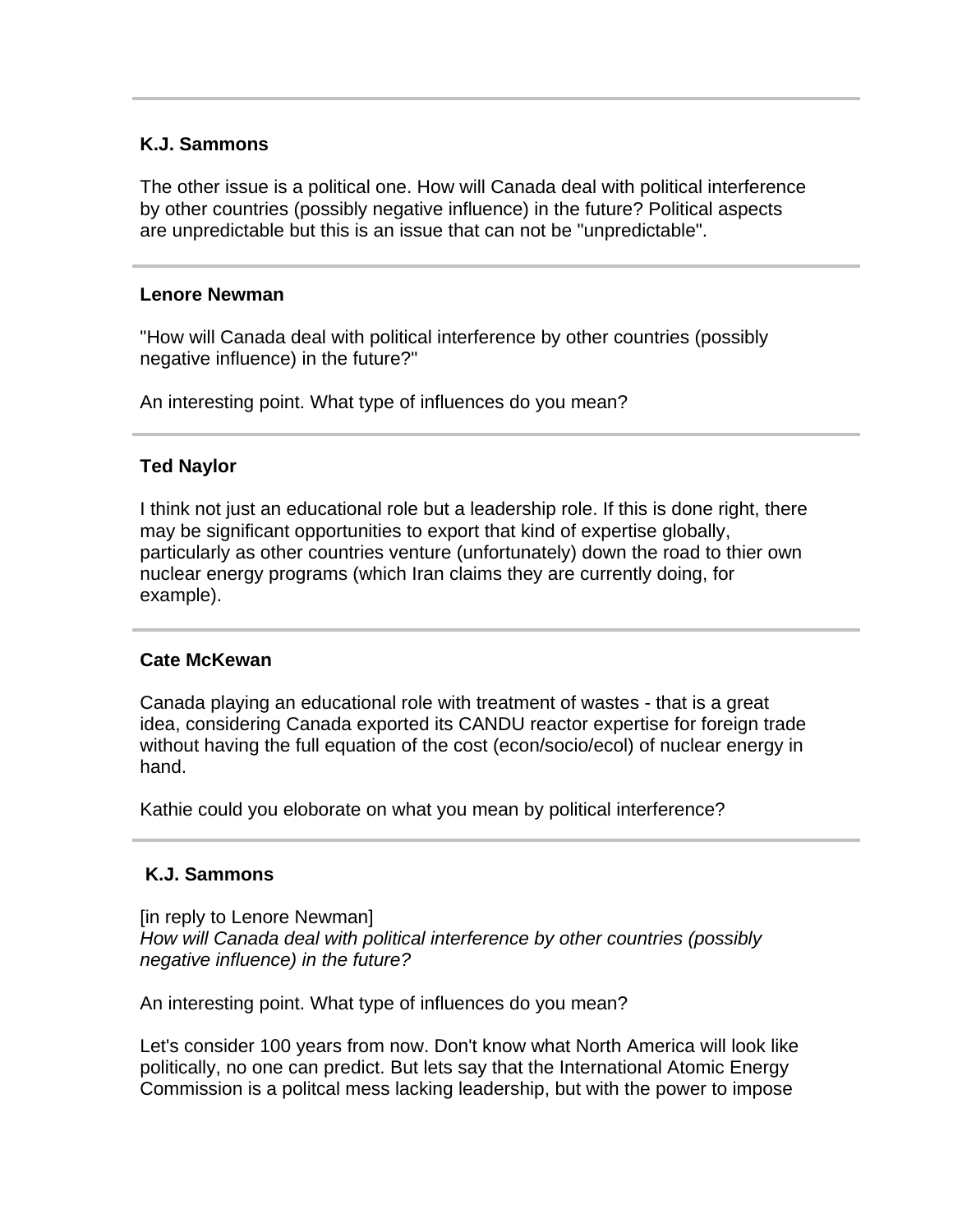lax rules. Who is to say the companies managing Canada's stockpile of nuclear waste have to do better than the lowest common standard? What if they are owned by multinational companies whose bottom line looks better than public safety?

# **Lenore Newman**

K.J, that is a good point. Do you think that the framework appropriately addresses who will be responsible for the waste in the future?

# **K.J. Sammons**

No I think this is a huge gap. I think the issue of protecting Canada from negative international and political influences should be listed as a separate item having to so with sovereignty. This can backfire however, as Iran would also like to be considered sovereign in its handling of its nuclear program.

# **Cate McKewan**

I belieive the best leadership role Canada could play is to move immediately to shut down all nuclear reactors in Canada and no longer export its CANDU reactors (if this is still active).

# **Lenore Newman**

Many people share that view Cate, but the question of what to do with the existing waste will remain. Do you think the framework is adequate for addressing this waste?

# **Cate McKewan**

With regards political instability, etc. does this consideration come under "Adaptability", with specifics given or is the unknown future and worse case scenario an issue of something else, like adherence to social and ecological integrity over economic viability?

# **Lenore Newman**

Going back to the idea of this framework addressing the potential of managing waste beyond the lifetime of our civilization, does everyone think that is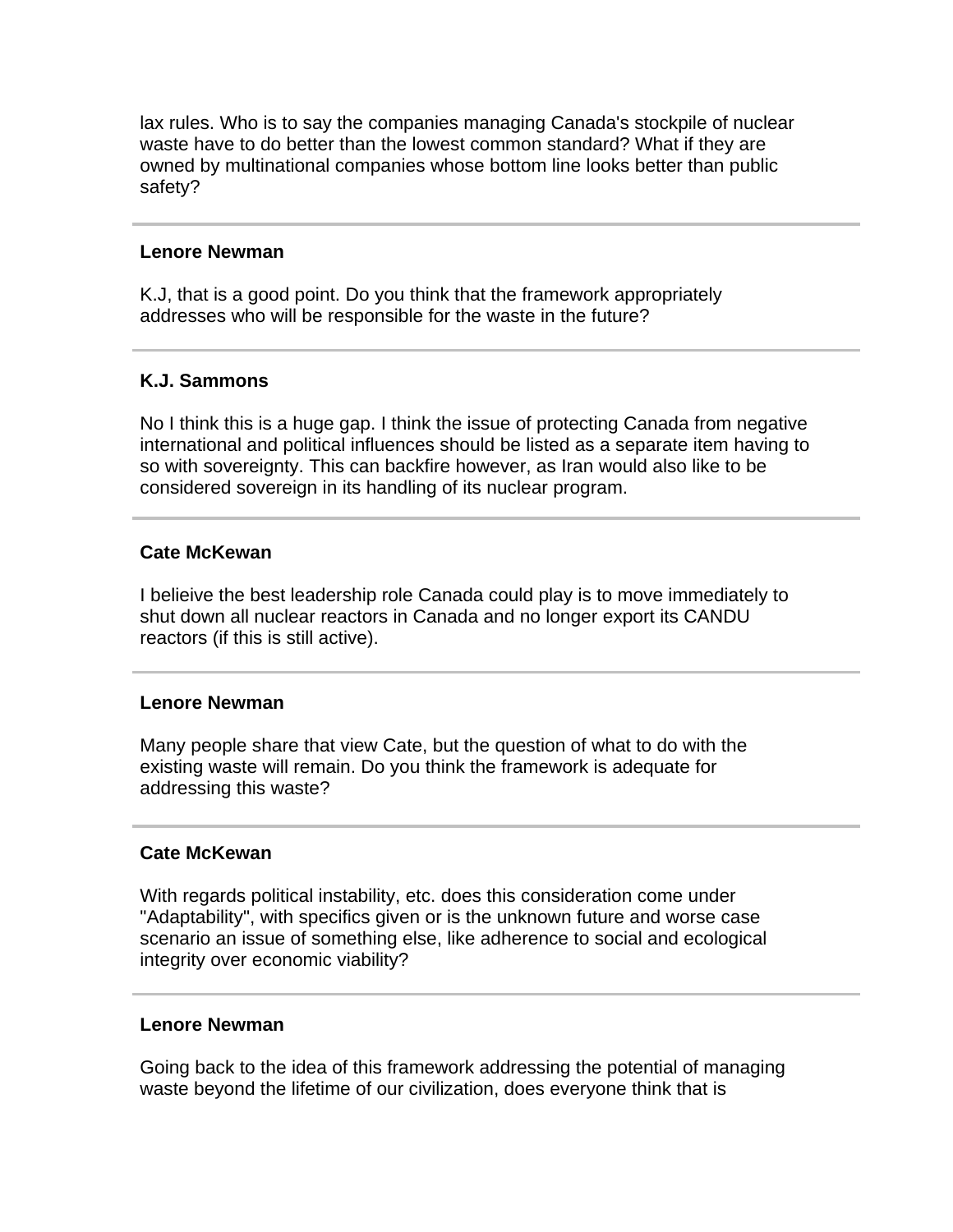adequately addressed? What do we need to add in order to assure long term safety?

# **K.J. Sammons**

I jut don't trust the science in any of this. Although well intentioned, there lacks experience, just like the east coast cod fishery and the west coast salmon management problem. The science in most cases was just plain wrong.

# **Ted Naylor**

To ensure "longterm safety" I think the framework has to have flexibility build into it; there has to be a recognition that any "solution" for handling the waste now could be incorrect and have to be addressed at a later date. The very fact that there is no agreed upon disposal method for this waste demonstrates that expert opinion and public policy can often lead to these types of serious mistakes; as it did in this case. A solution for the future should therefore be contingent, open to change and review, and be somehow retrievable.

# **Ann Dale**

Panelists, a question from the audience that I would appreciate you exploring?

"The 8 objectives in the assessment framework do not directly address ethical considerations and values. The values from the citizen engagements and the Roundtable on Ethics are said to be embedded in the assessments. Would the panelists please comment on whether they can see how ethical considerations and values have influenced the input bubbles to each of the objectives or how they have influenced the thinking in the preliminary assessment by the NWMO assessment team?"

# **Lenore Newman**

# [in reply to Ted Naylor]

*To ensure "longterm safety" I think the framework has to have flexibility build into it; there has to be a recognition that any "solution" for handling the waste now could be incorrect and have to be addressed at a later date. The very fact that there is no agreed upon disposal method for this waste demonstrates that expert opinion and public policy can often lead to these types of serious mistakes; as it did in this case. A solution for the future should therefore be contingent, open to change and review, and be somehow retrievable.*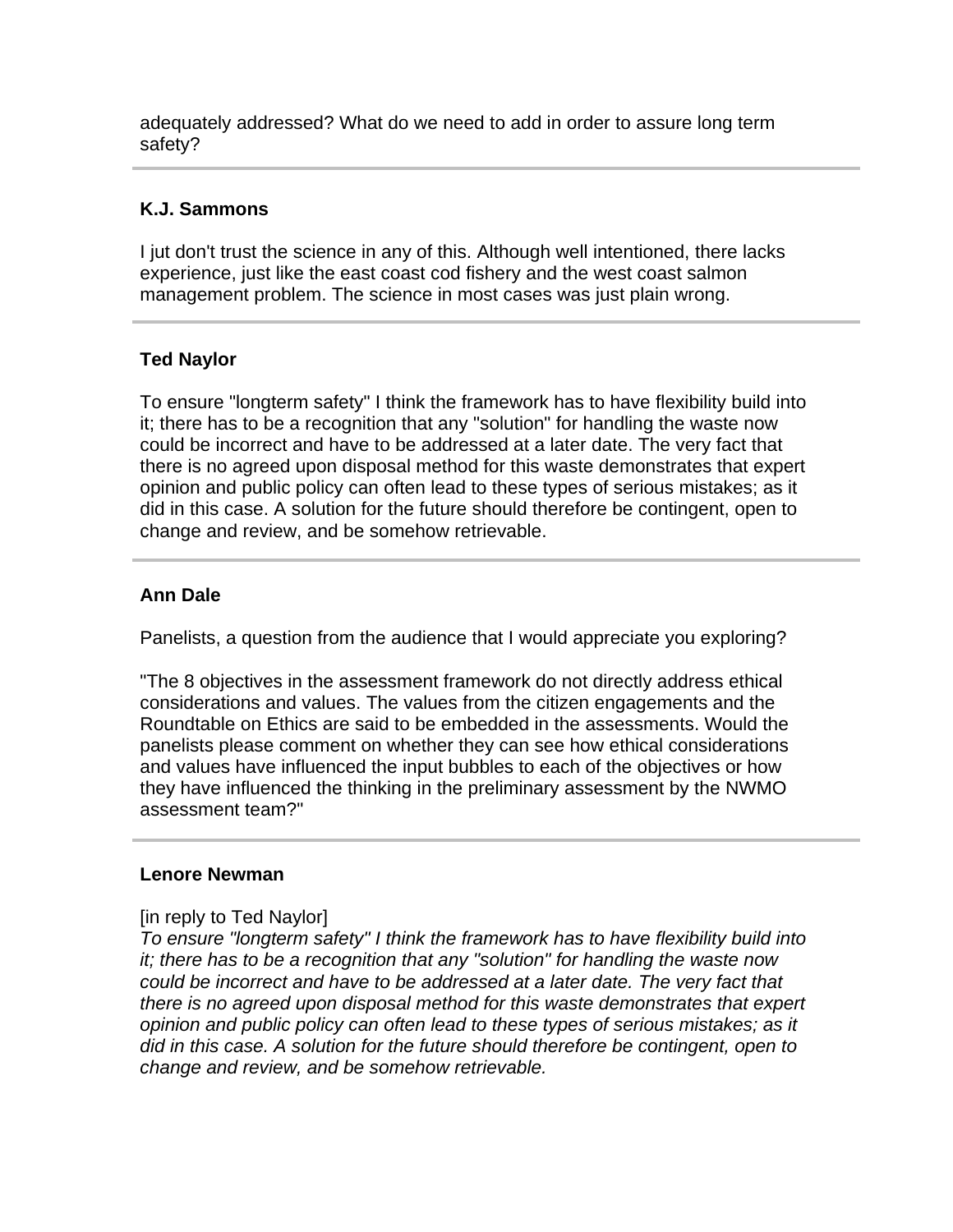This is a good comment Ted. How do you think we could achieve this flexability in the long term?

# **Ted Naylor**

I'm not sure Lenore. But whatever solution is acted upon has to recognize that new solutions could arise and that any solution will need to be dynamic over the longterm. I wonder what others might think?

# **Cate McKewan**

How do you think we could achieve this flexability in the long term?

The "Preferred Management Approach" being proposed is one that includes: adaptability, phased decision-making; robust system of governance; and opportunities for citizen engagement.

This appears to incorporate flexibility. Would others add more features?

# **Lenore Newman**

One question that has come up in a different group that I think is importance to what we are discussing here is who should be in charge of making this decision? As was mentioned earlier there are questions around the science, and around the positions of various pro and anti nuclear groups. So who should be making the decision? Who should be in charge of implimentation?

# **Ted Naylor**

I would add something like 'reversability', or the capacity by management to undo its solution to waste management. Flexible management is great but if waste is locked away for good, then the preferred management approach amounts to rhetoric.

# **K.J. Sammons**

As we have learned from Chernobyl, the aftereffects of a problem are far reaching, both in time and space. I agree that new information needs to be added and the system needs flexibility, and adequate budgeting that allows for on-going research. Adequate will be interpreted differently by accountants than scientists. Responsibility lies with the people in a democratic society. You and I are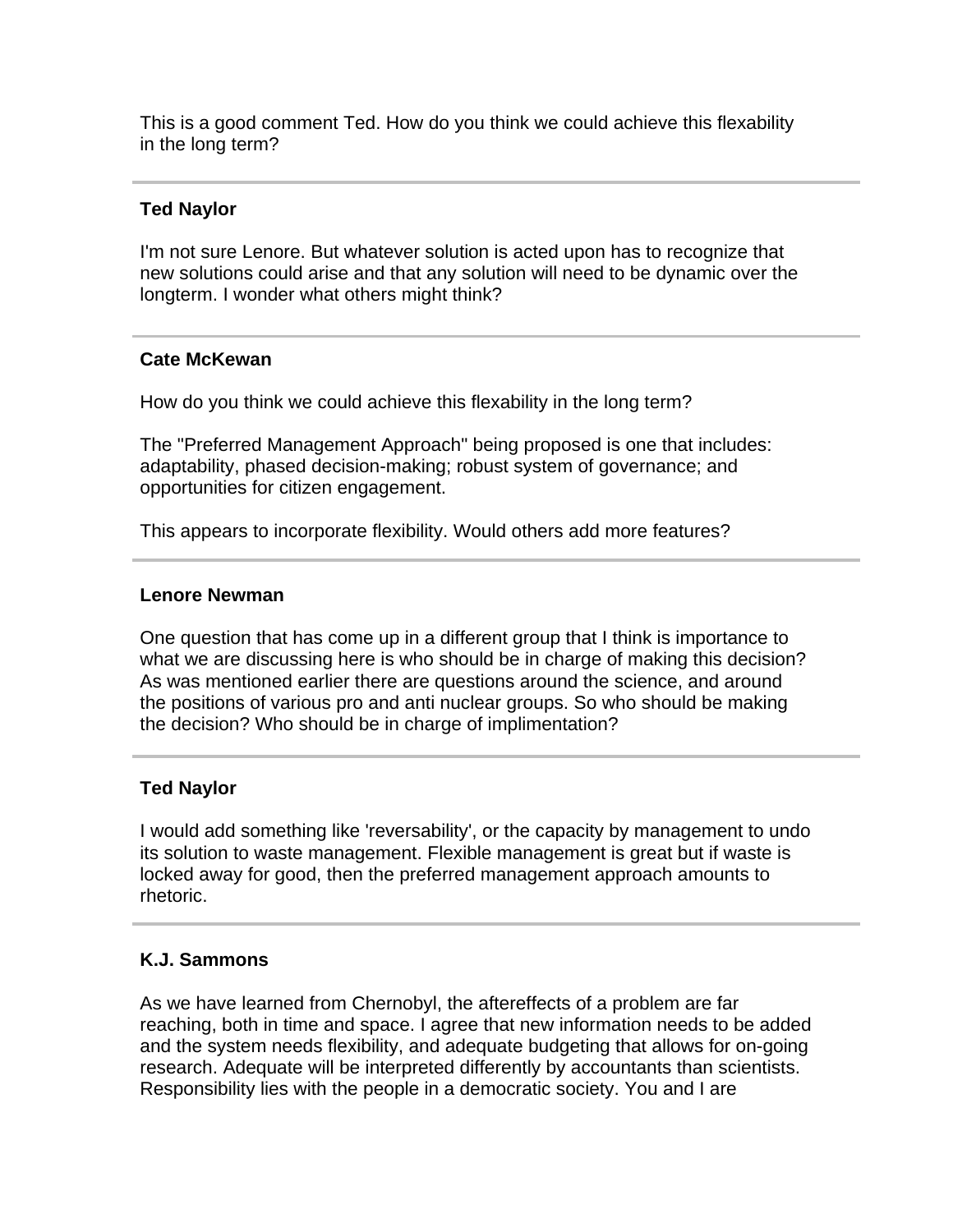# **Lenore Newman**

Ted, you make me wonder if all of the framework considerations are applicable to all three methods of disposal. What do people think?

# **Lenore Newman**

As we head ingto the last half hour, I wonder if we could shift focus to the last part of the second question: What is your advice to the NWMO? As Canadians, what matters most to you about this process?

# **Ted Naylor**

I think they've done an impressive job of making this process transparent and engaging the geneal public. The challenge will be to continue this engagement over the long term; particularly if mistakes are made. Its much easier to be transparent starting out but as this process matures, there will be a real need to strategize around how to address errors and mistakes in decision making that are likely over the long term.

# **Roger Steed**

My advice to the NWMO would be to ensure that deep geological storage, which I think is the management technique they are homing in on, is executed in such a way that the used nuclear fuel can forever be safely retrieved. There is a great deal of unused uranium and plutonium in so-called 'spent' fuel, and it is really not 'spent' at all. Canada will be held to have been very unwise if this vast energy source cannot be retireved and used in the future.

# **K.J. Sammons**

That there be rigorous, properly funded science devoted to assessing the risks and determining solutions that will reduce the risks and that this be ongoing research by top scientists. That the scientific process be open and transparent (not like the earlier genome work). The solutions' risks need to be more thoroughly researched (I am always sceptical !).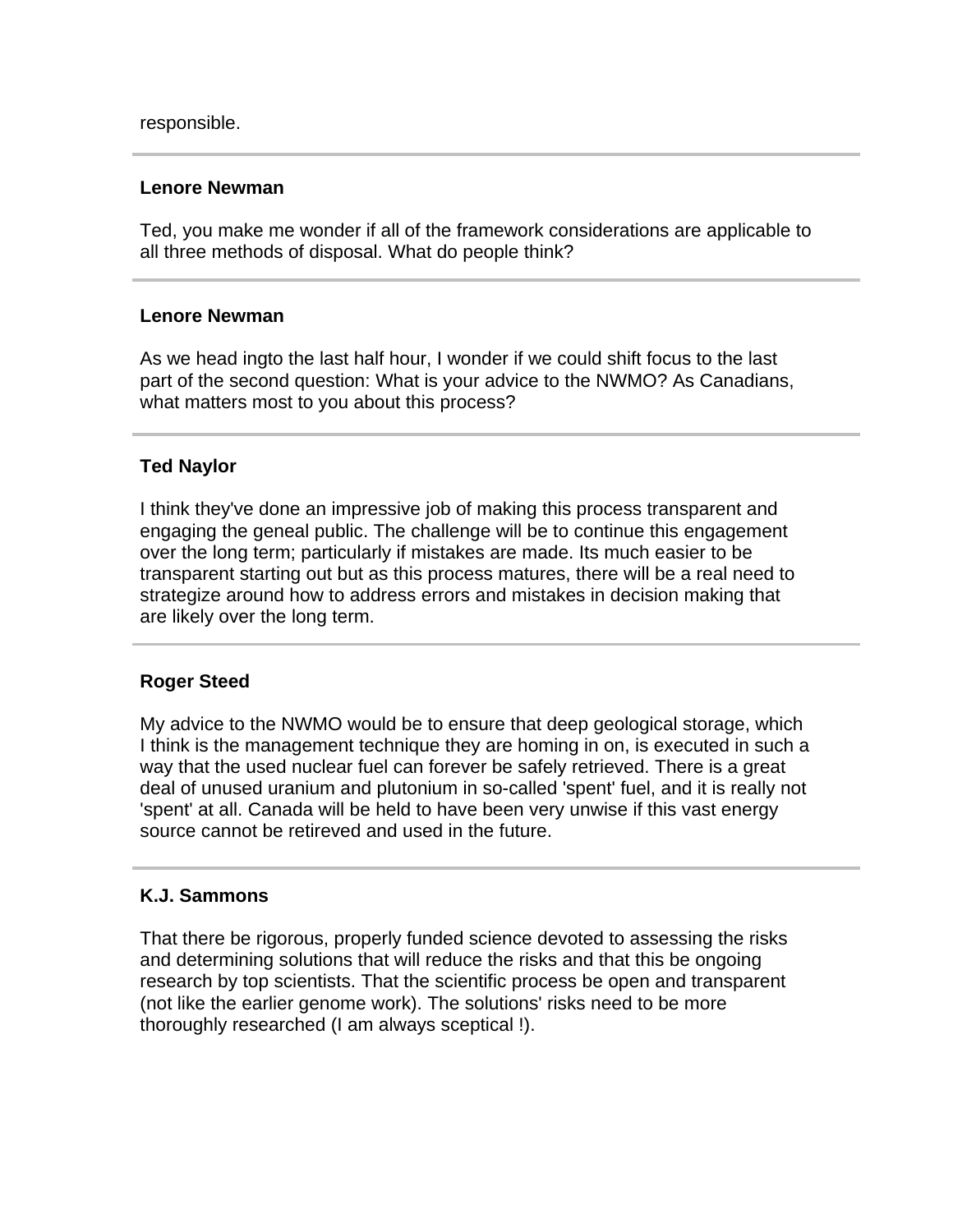# **Ted Naylor**

I agree with both KJ and Roger. They both assume changes in science and decision-making.

# **Lenore Newman**

As we wind down, I would like to thank everyone for providing such insightful comments. Does anyone have any final points they would like the NWMO to hear?

# **Ted Naylor**

Thanks for letting me participate. I learned alot about this issue through preparing for and participating in the dialogue.

# **K.J. Sammons**

They have mentioned cost estimates. These estimates are theoretical and guestimates. This is an important part of the management program. How will they manage this "line drawn in water"? I have also learned alot and appreciate the opportunity to participate and I value reading others' insights and thoughts.

# **Lenore Newman**

Does anyone have any specific advice to the NWMO about the three disposal options they are looking at?

# **Cate McKewan**

In a sense, we make a fundamental error in separating the NWMO from those that produce the waste. The problems that the wastes present for their storage tax us all in trying to devise a management plan. While efforts have to continue in devising the storage management plan and its implementation, efforts should be made to reduce and eventually eliminate the use of nuclear energy in light of the hazardous wastes. How can this issue be ignored or dismissed from the whole picture? We can focus on one part of the picture but still must address the system.